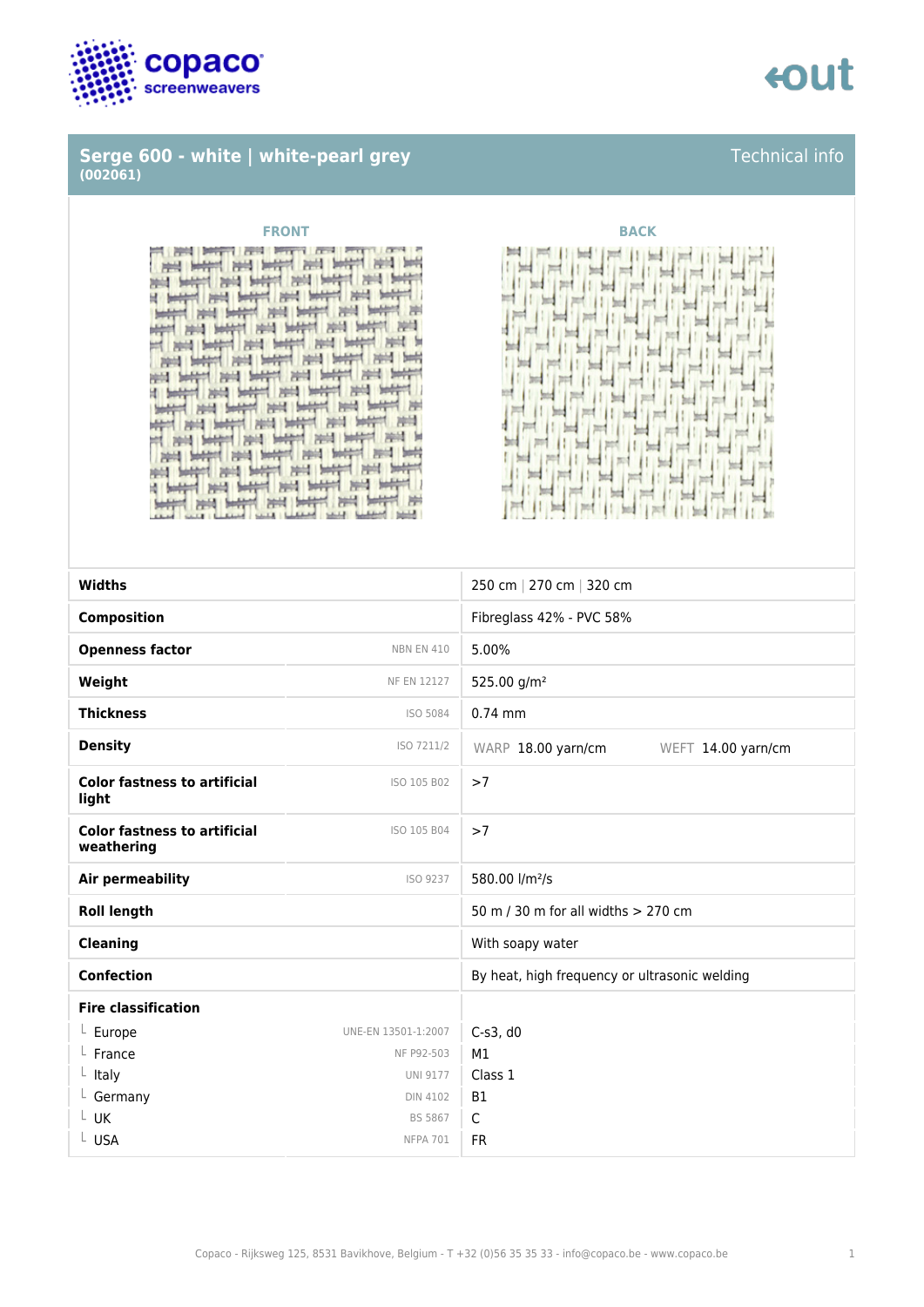

### **Serge 600 - white | white-pearl grey (002061)**

## tout

Technical info

| $\mathbf{v}$                                           |                     |                      |
|--------------------------------------------------------|---------------------|----------------------|
| <b>Tear strength</b><br>ISO 4674-1 methode 2           |                     |                      |
| $L$ Original                                           | WARP 8.50 daN       | WEFT 7.50 daN        |
| $\perp$ After climatic chamber -30°C                   | WARP 7.80 daN       | <b>WEFT 7.50 daN</b> |
| $\perp$ After climatic chamber +70°C                   | WARP 8.20 daN       | <b>WEFT 7.20 daN</b> |
| <b>Elongation up to break</b><br>ISO 1421              |                     |                      |
| $L$ Original                                           | <b>WARP 3.10 %</b>  | WEFT 2.75 %          |
| $\perp$ After color fastness to artificial light       | <b>WARP 4.00 %</b>  | <b>WEFT 2.90 %</b>   |
| $\perp$ After colour fastness to artificial weathering | <b>WARP 3.50 %</b>  | WEFT 2.80 %          |
| $\perp$ After climatic chamber -30°C                   | <b>WARP 3.00 %</b>  | WEFT 2.50 %          |
| $\perp$ After climatic chamber +70°C                   | <b>WARP 2.85 %</b>  | WEFT 2.50 %          |
| <b>Breaking strength</b><br>ISO 1421                   |                     |                      |
| $L$ Original                                           | WARP 260.00 daN/5cm | WEFT 225.00 daN/5cm  |
| $\perp$ After color fastness to artificial light       | WARP 240.00 daN/5cm | WEFT 220.00 daN/5cm  |
| $\perp$ After colour fastness to artificial weathering | WARP 240.00 daN/5cm | WEFT 225.00 daN/5cm  |
| $\perp$ After climatic chamber -30°C                   | WARP 225.00 daN/5cm | WEFT 200.00 daN/5cm  |
| $\perp$ After climatic chamber +70°C                   | WARP 180.00 daN/5cm | WEFT 185.00 daN/5cm  |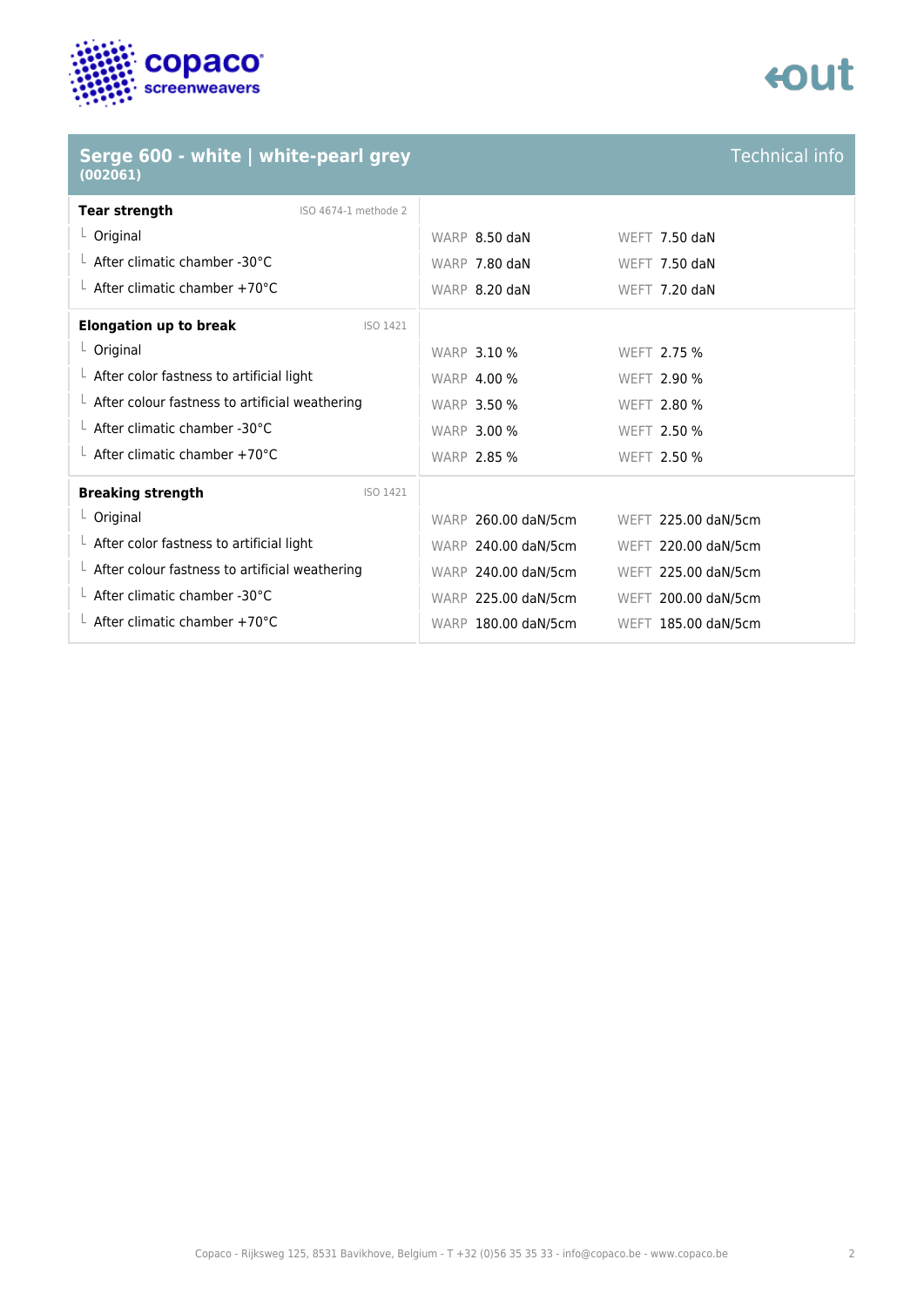

## tout

**Front - Interior** Serge 600 - white | white-pearl grey (002061)

### **Visual properties**

| Tv = Visual light transmittance | 11.60% |
|---------------------------------|--------|
| $Tuv = UV$ transmittance        | 3.40%  |

**Solar energetic properties**

| As = Solar absorptance   | 27.70% |
|--------------------------|--------|
| $Rs = Solar$ reflectance | 59.80% |
| Ts = Solar transmittance | 12.40% |

| Fabric + glazing: G-factor |      |      |      |      |
|----------------------------|------|------|------|------|
|                            | G    | Te   | Qi   | SC   |
| <b>Glazing A</b>           | 0.38 | 0.11 | 0.27 | 0.45 |
| <b>Glazing B</b>           | 0.40 | 0.09 | 0.30 | 0.52 |
| <b>Glazing C</b>           | 0.38 | 0.07 | 0.30 | 0.64 |
| <b>Glazing D</b>           | 0.26 | 0.04 | 0.21 | 0.80 |

G = Total solar energy transmittance / Te = Direct solar transmittance / Qi = Secondary heat transfer factor / SC = Shading coefficient

| Visual comfort                  |         |                  |  |
|---------------------------------|---------|------------------|--|
| Normal solar transmittance      | Class 4 | Very good effect |  |
| <b>Glare control</b>            | Class 1 | Little effect    |  |
| <b>Privacy night</b>            | Class 2 | Moderate effect  |  |
| Visual contact with the outside | Class 1 | Little effect    |  |
| <b>Daylight utilisation</b>     | Class 1 | Little effect    |  |

| Thermal comfort G-factor = Total solar energy transmittance                  |         |         |         |  |
|------------------------------------------------------------------------------|---------|---------|---------|--|
| <b>Glazing C</b><br><b>Glazing B</b><br><b>Glazing D</b><br><b>Glazing A</b> |         |         |         |  |
| Class 1                                                                      | Class 1 | Class 1 | Class 2 |  |

| Thermal comfort Qi-factor = Secondary heat transfer factor                   |         |         |         |  |
|------------------------------------------------------------------------------|---------|---------|---------|--|
| <b>Glazing B</b><br><b>Glazing C</b><br><b>Glazing D</b><br><b>Glazing A</b> |         |         |         |  |
| Class 1                                                                      | Class 0 | Class 0 | Class 1 |  |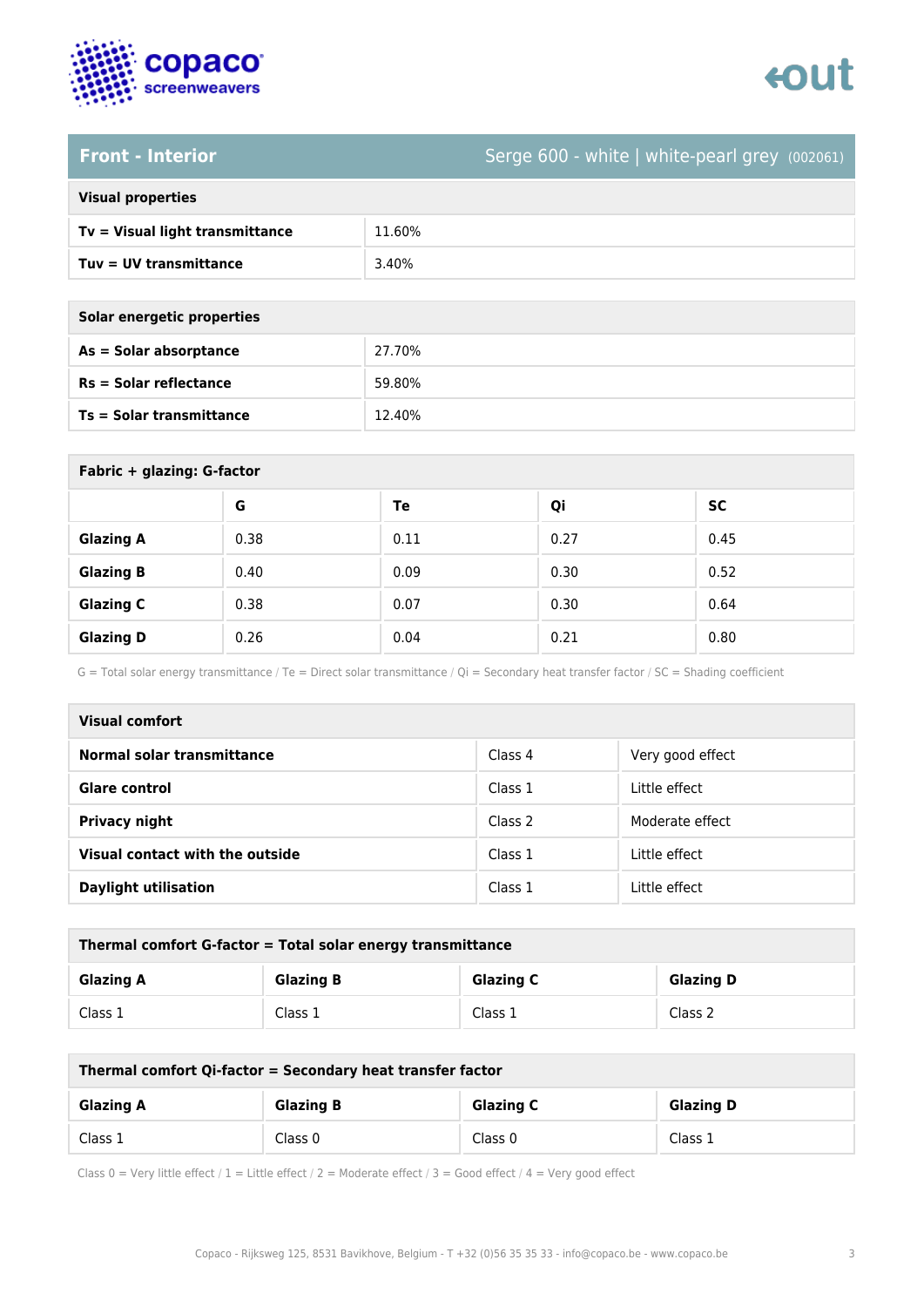

# tout

**Back - Interior** Serge 600 - white | white-pearl grey (002061)

## **Visual properties**

| Tv = Visual light transmittance | 11.60% |
|---------------------------------|--------|
| Tuv = UV transmittance          | 3.40%  |

**Solar energetic properties**

| As = Solar absorptance     | 23.40% |
|----------------------------|--------|
| $Rs = Solar$ reflectance   | 64.20% |
| $Ts = Solar$ transmittance | 12.40% |

| Fabric + glazing: G-factor |      |      |      |      |
|----------------------------|------|------|------|------|
|                            | G    | Te   | Qi   | SC   |
| <b>Glazing A</b>           | 0.35 | 0.11 | 0.25 | 0.42 |
| <b>Glazing B</b>           | 0.37 | 0.09 | 0.28 | 0.49 |
| <b>Glazing C</b>           | 0.36 | 0.07 | 0.29 | 0.61 |
| <b>Glazing D</b>           | 0.25 | 0.04 | 0.21 | 0.79 |

G = Total solar energy transmittance / Te = Direct solar transmittance / Qi = Secondary heat transfer factor / SC = Shading coefficient

| Visual comfort                  |         |                  |  |
|---------------------------------|---------|------------------|--|
| Normal solar transmittance      | Class 4 | Very good effect |  |
| <b>Glare control</b>            | Class 1 | Little effect    |  |
| <b>Privacy night</b>            | Class 2 | Moderate effect  |  |
| Visual contact with the outside | Class 1 | Little effect    |  |
| <b>Daylight utilisation</b>     | Class 1 | Little effect    |  |

| Thermal comfort G-factor = Total solar energy transmittance                  |         |         |         |  |  |
|------------------------------------------------------------------------------|---------|---------|---------|--|--|
| <b>Glazing C</b><br><b>Glazing B</b><br><b>Glazing D</b><br><b>Glazing A</b> |         |         |         |  |  |
| Class 1                                                                      | Class 1 | Class 1 | Class 2 |  |  |

| Thermal comfort Qi-factor = Secondary heat transfer factor                   |         |         |         |  |  |
|------------------------------------------------------------------------------|---------|---------|---------|--|--|
| <b>Glazing C</b><br><b>Glazing B</b><br><b>Glazing D</b><br><b>Glazing A</b> |         |         |         |  |  |
| Class 1                                                                      | Class 1 | Class 1 | Class 1 |  |  |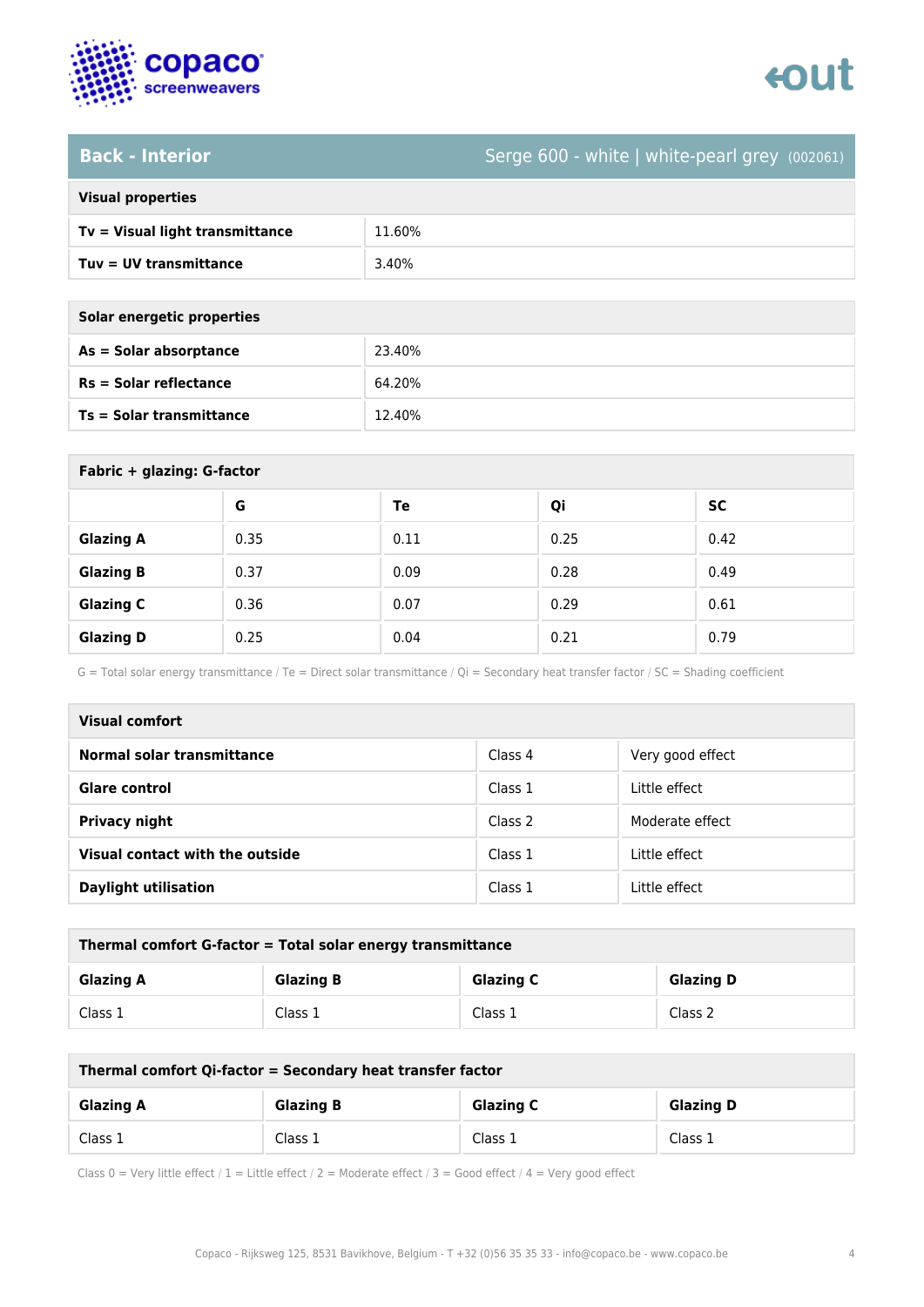

## tout

**Front - Exterior** Serge 600 - white | white-pearl grey (002061)

| <b>Visual properties</b> |  |  |
|--------------------------|--|--|
|                          |  |  |

| Tv = Visual light transmittance | 11.60% |
|---------------------------------|--------|
| Tuv = UV transmittance          | 3.40%  |
|                                 |        |

| Solar energetic properties |        |  |
|----------------------------|--------|--|
| As = Solar absorptance     | 27.70% |  |
| $Rs = Solar$ reflectance   | 59.80% |  |

**Ts = Solar transmittance** 12.40%

| Fabric + glazing: G-factor |      |      |      |           |
|----------------------------|------|------|------|-----------|
|                            | G    | Te   | Qi   | <b>SC</b> |
| <b>Glazing A</b>           | 0.17 | 0.11 | 0.06 | 0.20      |
| <b>Glazing B</b>           | 0.15 | 0.09 | 0.05 | 0.19      |
| <b>Glazing C</b>           | 0.11 | 0.07 | 0.03 | 0.18      |
| <b>Glazing D</b>           | 0.08 | 0.04 | 0.04 | 0.24      |

G = Total solar energy transmittance / Te = Direct solar transmittance / Qi = Secondary heat transfer factor / SC = Shading coefficient

| Thermal comfort G-factor = Total solar energy transmittance                  |         |         |         |  |  |
|------------------------------------------------------------------------------|---------|---------|---------|--|--|
| <b>Glazing C</b><br><b>Glazing B</b><br><b>Glazing D</b><br><b>Glazing A</b> |         |         |         |  |  |
| Class 2                                                                      | Class 3 | Class 3 | Class 4 |  |  |

| Thermal comfort Qi-factor = Secondary heat transfer factor                   |         |         |         |  |  |
|------------------------------------------------------------------------------|---------|---------|---------|--|--|
| <b>Glazing B</b><br><b>Glazing C</b><br><b>Glazing D</b><br><b>Glazing A</b> |         |         |         |  |  |
| Class 3                                                                      | Class 3 | Class 3 | Class 3 |  |  |